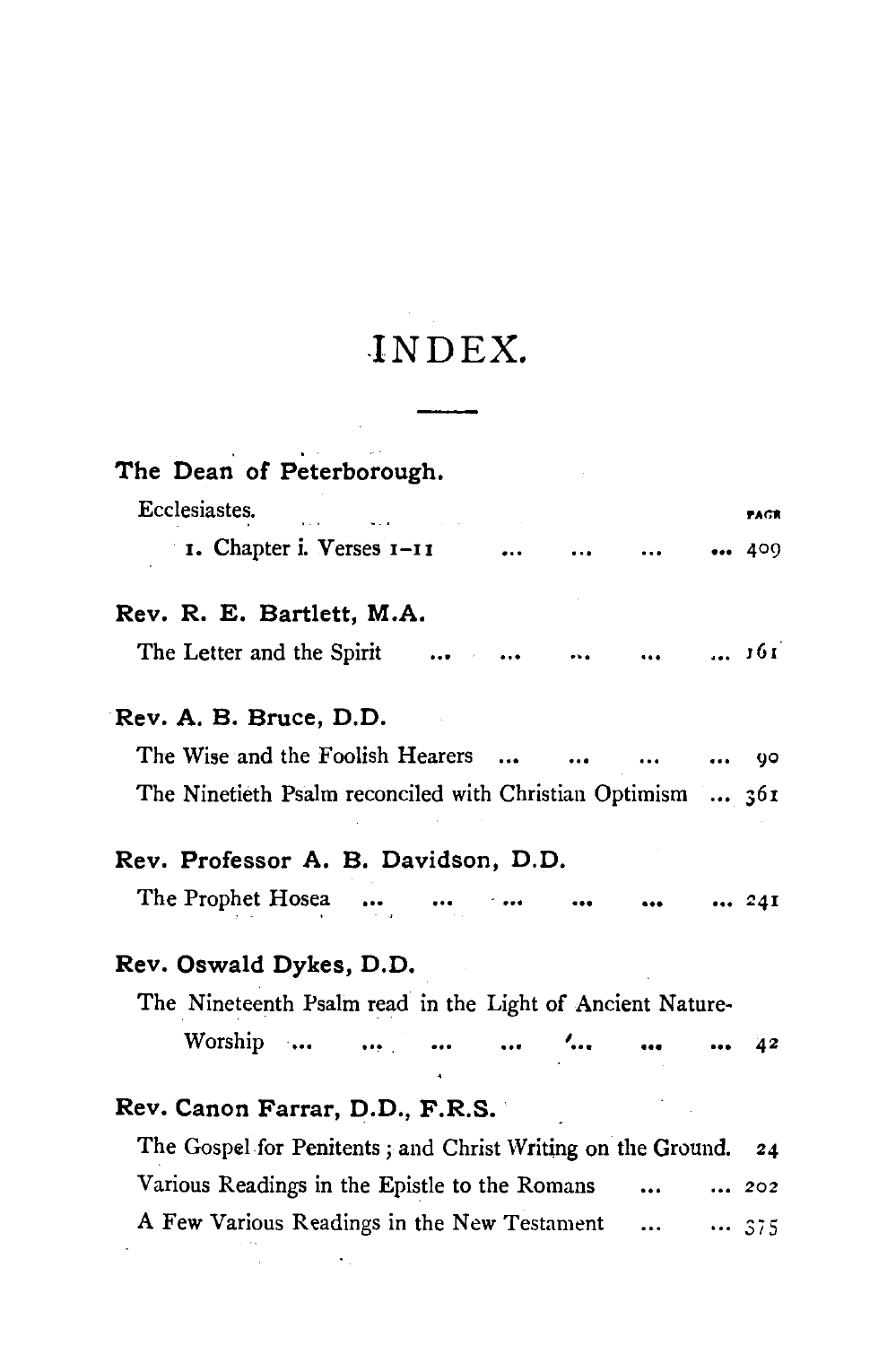| Rev. Professor A. M. Fairbairn, D.D.                      |                                  |           |          |              |
|-----------------------------------------------------------|----------------------------------|-----------|----------|--------------|
| Studies in the Life of Christ.                            |                                  |           |          |              |
| II. The Later Teaching                                    |                                  |           |          | $\cdots$ I22 |
| 12. The Later Miracles                                    |                                  |           |          | 178          |
|                                                           |                                  |           |          |              |
| Rev. T. Campbell Finlayson.                               |                                  |           |          |              |
| Christ Demanding Hatred                                   |                                  |           |          | 420          |
| Rev. J. Rawson Lumby, D.D.                                |                                  |           |          |              |
| Some Traces of a Hebrew Gospel                            | $\ddotsc$                        |           |          | 316          |
| The Coming of the Messiah. A Jewish Exposition            |                                  |           |          | 393          |
| Annas and Caiaphas                                        | $\cdots$<br>$\ddot{\phantom{0}}$ |           |          | 476          |
|                                                           |                                  |           |          |              |
| Professor John Massie, M.A.                               |                                  |           |          |              |
| A Word-Study in the New Testament.                        |                                  | Part I.   |          | 345          |
| ,,<br>,,                                                  |                                  | Part II.  |          | 460          |
|                                                           |                                  |           |          |              |
| Rev. George Matheson, B.D.                                |                                  |           |          |              |
| Science and the Christian Idea of Prayer                  |                                  | $\cdots$  |          | I            |
| The Pauline Argument for a Future State                   |                                  |           |          | 264          |
| Rev. James Morison, D.D.                                  |                                  |           |          |              |
| The Christology of St. Paul, in the Superscription of his |                                  |           |          |              |
| Epistle to the Romans<br>.                                |                                  | $\ddotsc$ | $\cdots$ | 105          |
|                                                           |                                  |           |          |              |
| S. E. C. T.                                               |                                  |           |          |              |
| The Prodigal and his Brother                              |                                  |           |          | 137          |
| The Atonement.—An Illustration                            |                                  |           |          | 221          |
| Rev. Charles Short, M.A.                                  |                                  |           |          |              |
| Pardon and Punishment                                     |                                  |           |          | 150          |
| Rev. Professor D. W. Simon, Ph.D.                         |                                  |           |          |              |
| Faith as a Grain of Mustard Seed                          |                                  |           |          | 307          |

l,

l,

 $\ddot{\phantom{0}}$ 

*INDEX.* 

## 482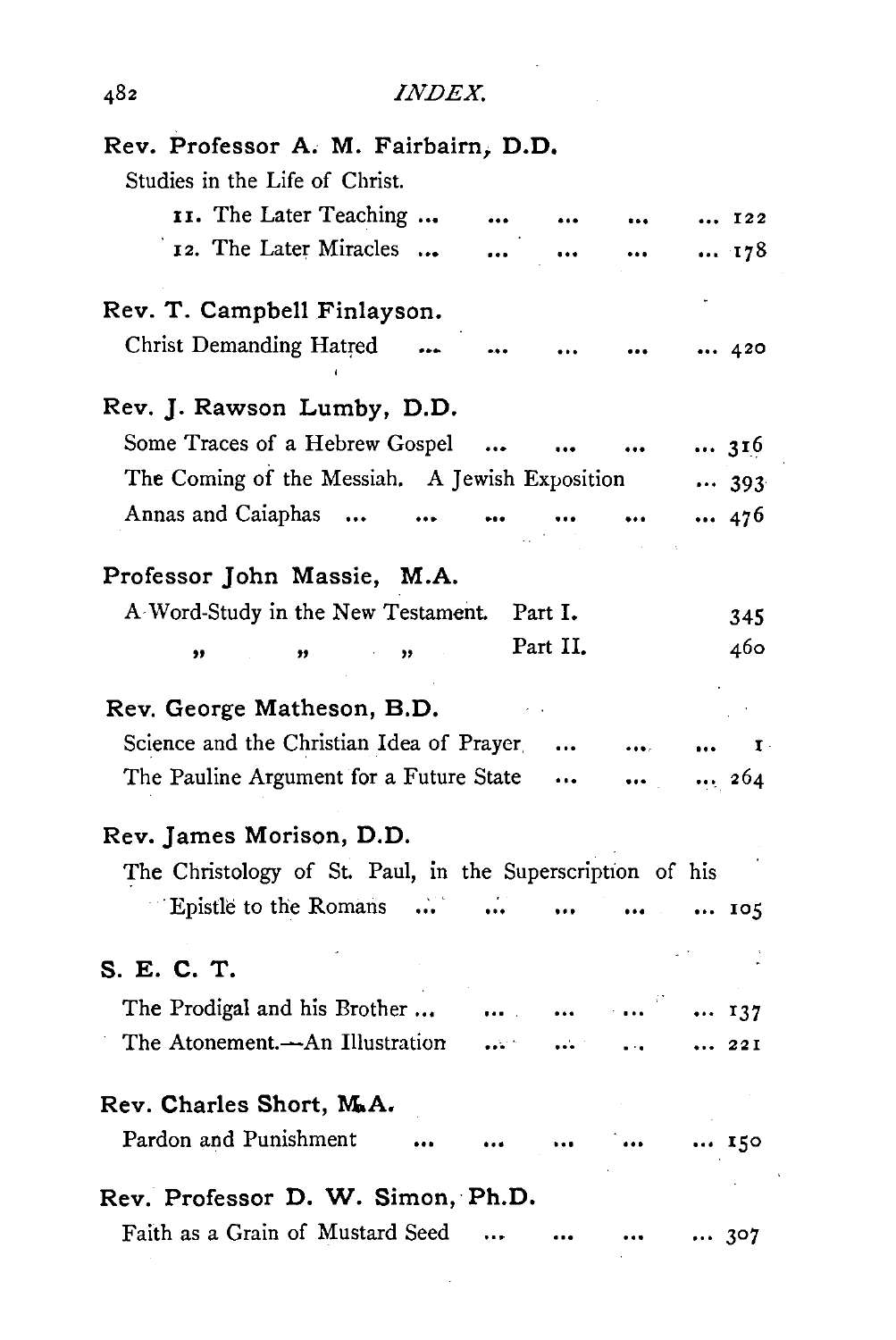| <i>INDEX.</i>                                                                                                                    |             |                 |             | 483 |
|----------------------------------------------------------------------------------------------------------------------------------|-------------|-----------------|-------------|-----|
| Rev. S. A. Tipple.                                                                                                               |             |                 |             |     |
| The Holy Ghost as Dove and Fire                                                                                                  |             |                 |             | 81  |
| Rev. Rayner Winterbotham, M.A., B Sc.                                                                                            |             |                 |             |     |
| The Second Advent                                                                                                                |             |                 |             | 67  |
| Editor.<br>The Bigotry of Illumination                                                                                           |             |                 | $\cdots$ 53 |     |
| The Book of Job.                                                                                                                 |             |                 |             |     |
| VI. The Soliloquy of Job       284                                                                                               |             |                 |             |     |
| 22. First Monologue     293, 329                                                                                                 |             |                 |             |     |
| 23. Second Monologue                                                                                                             |             | $ \t \t \t 430$ |             |     |
| A Biblical Note.—Romans ix. $5\begin{cases}$ Dr. Vance Smith.<br>A Biblical Note.—Romans ix. $5\begin{cases}$ Canon Farrar, D.D. | Dr. Sanday. |                 |             | 399 |

## Brief Notices of Books.

Cremer's Biblico-Theological Lexicon of the New Testament 159 Cambridge Bible for Schools.

| Perowne on Jonah                                        |           |          |           |           | 160          |
|---------------------------------------------------------|-----------|----------|-----------|-----------|--------------|
| Bishop Ellicott's New Testament. Vol. II.               |           |          |           | $\cdots$  | 233          |
| Reuss's Bible                                           |           |          | $\cdots$  | $\ddotsc$ | 235          |
| Faussett's Biblical Cyclopædia                          |           |          |           | $\cdots$  | 239          |
| Hamartia.<br>$\overline{a}$<br>$\overline{\phantom{a}}$ |           | $\cdots$ | 1.311     | $\cdots$  | 240          |
| Symond's Future Punishment not Eternal                  |           |          |           |           | $\ldots$ 240 |
| Constantinos on St. Matthew and St. Mark                |           |          |           |           | 325          |
| Oxford Bible for Teachers                               | $\cdots$  |          |           | $\ldots$  | $\cdots$ 326 |
| Jenner's Three Witnesses                                | $\ddotsc$ | $\cdots$ |           | $\cdots$  | 327          |
| Gordon's Life of our Lord                               | $\ddotsc$ | $\cdots$ | $\ddotsc$ | $\ddotsc$ | 328          |
| Beet on the Romans                                      |           | $\cdots$ | $\cdots$  | $\cdots$  | 405          |
| Wright on Zechariah                                     |           |          | $\cdots$  | $\cdots$  | 408          |